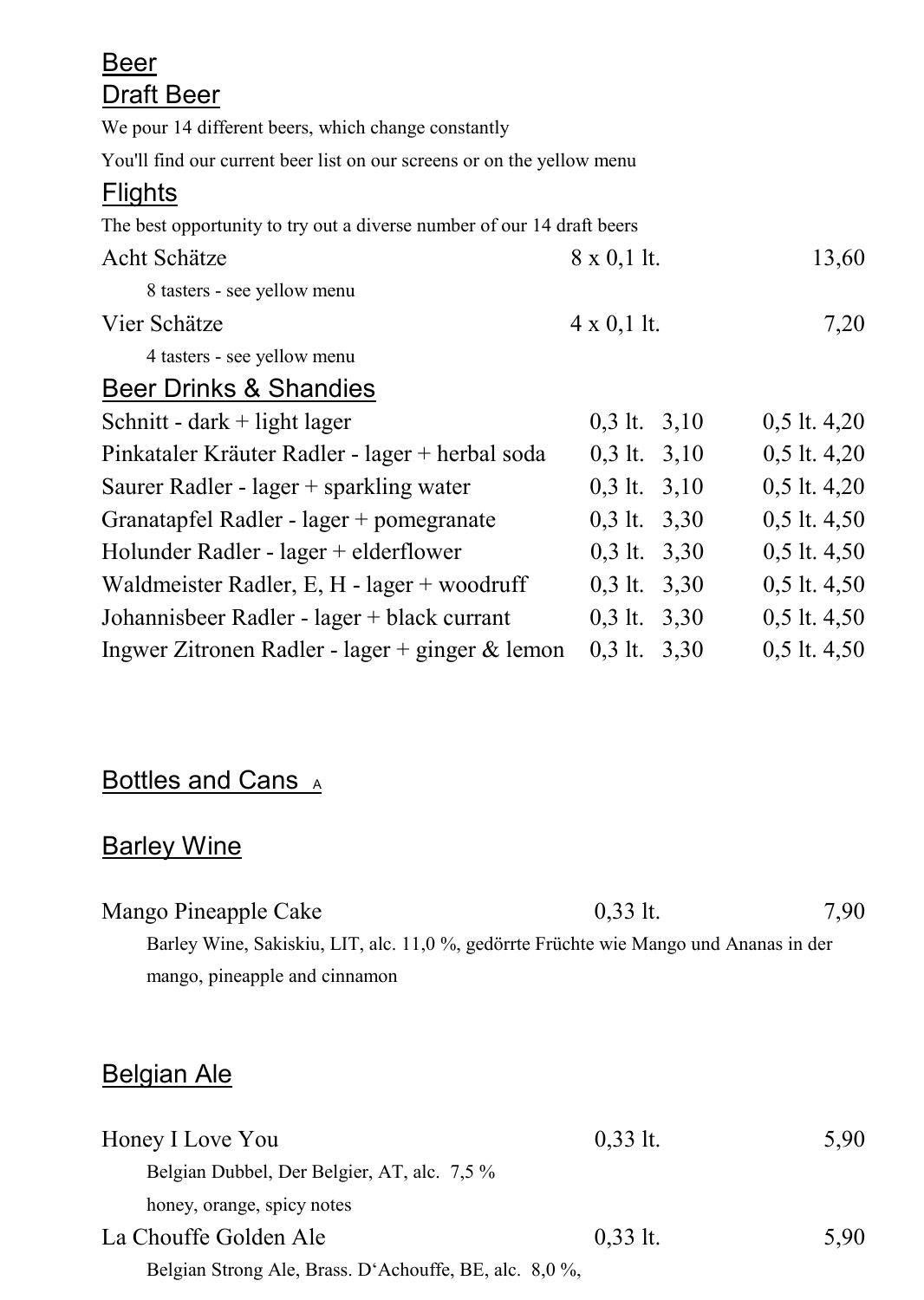#### **Dunkles**

| Schremser Doppelmalz                                             | $0.5$ lt.    | 4,20 |
|------------------------------------------------------------------|--------------|------|
| Dark lager, Brauerei Schrems, AT, alc. 4,6%, caramelly and sweet |              |      |
|                                                                  |              |      |
| <b>IPA</b>                                                       |              |      |
| Backbonesplitter                                                 | $0,33$ lt.   | 5,50 |
|                                                                  |              |      |
| West Coast IPA, Hanscraft & Co, DE, alc. $6.6\%$ ,               |              |      |
| peach, mango and grapefruit                                      |              |      |
| El Patrón                                                        | 0,44 lt. Can | 6.90 |
| Double IPA, Bierol, AT, alc. 8,2 %,                              |              |      |
| passion fruit, honey and grape fruit                             |              |      |

#### IPA

| Big Easy                                                               | 0,33 lt. Can | 4.90  |
|------------------------------------------------------------------------|--------------|-------|
| Session IPA, Brauwerk, AT, alc. 4,3 %,                                 |              |       |
| elder, lychee and mango                                                |              |       |
| Mountain Pale Ale                                                      | $0.33$ lt.   | 5,90  |
| Double IPA, Bierol, AT, alc. 8,2 %,                                    |              |       |
| cantaloupe, honey, peach, pine and passion fruit                       |              |       |
| Lambic & Geuze & Sours                                                 |              |       |
| TAP X Aventinus Barrique Vintage 2015                                  | $0.75$ lt.   | 19.90 |
| after expiration date, Saurer Weißbierbock, Schneider, DE, alc. 9,5 %, |              |       |
| smoky notes with some dark berries and toffee                          |              |       |

tart with a hint of vanilla

Kriek Mariage Parfait  $0,375$  lt.  $10,90$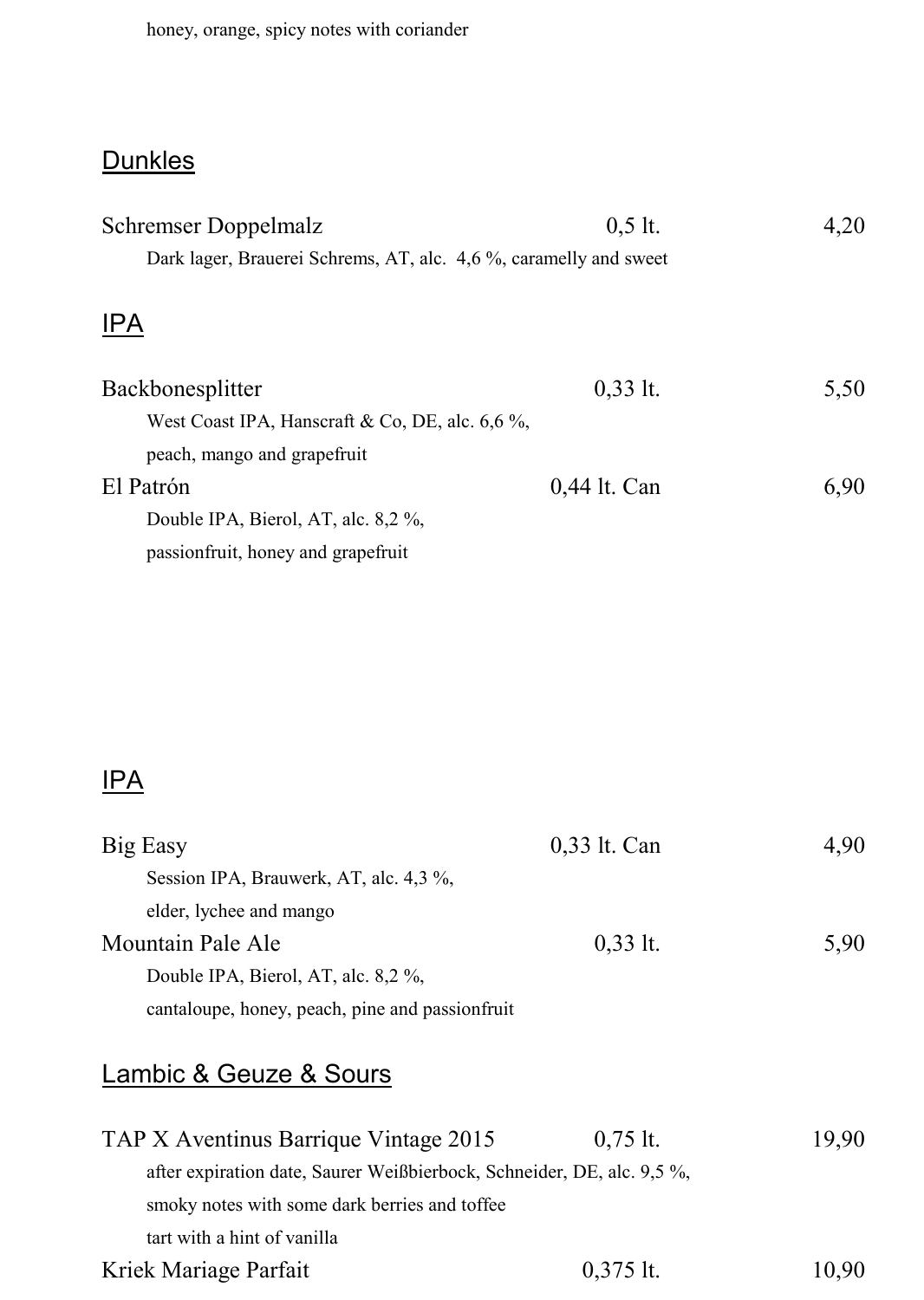| Fruitlambic, Boon, BE, alc. 8,0 %   |             |      |
|-------------------------------------|-------------|------|
| sour cherries, dark fruits, sour    |             |      |
| Geuze à l'Ancienne                  | $0.375$ lt. | 7.50 |
| Geuze, Boon, BE, alc. $7.0\%$ ,     |             |      |
| peppery, sparkling with yeast notes |             |      |

#### Märzen, Helles, Wiener Lager, Export, Spezialbier

| Charitybeer                                                                               |            |      |
|-------------------------------------------------------------------------------------------|------------|------|
| Turbobier                                                                                 | $0.33$ lt. | 4,50 |
| We donate $1 \in$ for every sold bottle of Turbobier to the Viennese house of integration |            |      |
| Helles, Pogo's Empire, AT, alc. 5,2 %,                                                    |            |      |
| biscuity, malty with a hint of grassy hops                                                |            |      |
| Augustiner Edelstoff                                                                      | $0.5$ lt.  | 4.50 |
| Export, Augustinerbräu, DE, alc. 5,6 %, very well balanced, good drinkability             |            |      |
| Hadmar Bio                                                                                | $0.5$ lt.  | 4,50 |
| Specialty beer, Bierwerkst. Weitra, AT, alc. 5,2 %, grainy caramell notes                 |            |      |
| Tegernseer                                                                                | $0.5$ lt.  | 4,50 |
| Helles, Brauhaus Tegernsee, DE, alc. 5.3 %,                                               |            |      |
| honey and malty notes                                                                     |            |      |

#### Märzen, Helles, Wiener Lager, Export, Spezialbier

| Schremser Märzen                                                                   | $0.5$ lt. | 4.20 |
|------------------------------------------------------------------------------------|-----------|------|
| Märzen, Brauerei Schrems, AT, alc. 5,0 %, malty and well balanced                  |           |      |
| Weitra Hell                                                                        | $0.5$ lt. | 4.20 |
| Helles, Bierwerkst. Weitra, AT, alc. 5,0%, bready and well balanced hop bitterness |           |      |

#### Pale Ale

| The Padawan                                | 0,44 lt. Can | 5.90 |
|--------------------------------------------|--------------|------|
| American Pale Ale, Bierol, AT, alc. 5.6 %. |              |      |
| tropical fruits, papaya, mango             |              |      |

#### Pils

| Domrep Pils | $0,33$ lt. | 4,90 |
|-------------|------------|------|
|             |            |      |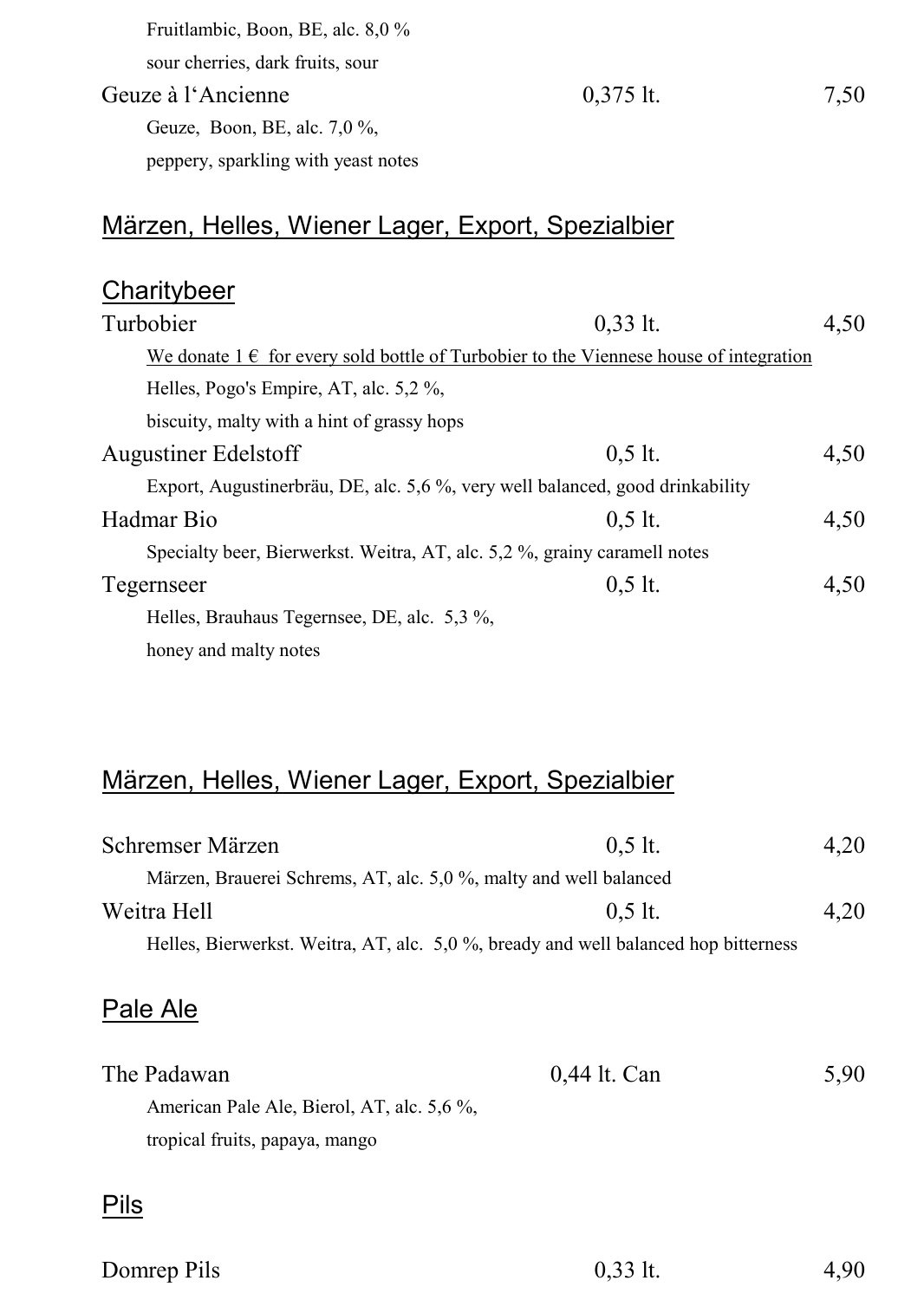Pils / Hoppy Lager, Collabs Brewery, AT, alc. 5,2 % mango, passionfruit, slight coconut and melon aroma

| Domrep Pils Take Away                            |            | $1 + 1$ for free |
|--------------------------------------------------|------------|------------------|
| Saphir                                           | $0,33$ lt. | 4.50             |
| Pils, Zwettler, AT, alc. 5,3 %, trockenes,       |            |                  |
| classic german style pilsner, refreshing and dry |            |                  |
| Egon Schiele                                     | $0,33$ lt. | 4.90             |
| Pils, Gablitzer, AT, alc. 5,2 %                  |            |                  |
| grassy hops, biscuity and malty                  |            |                  |
|                                                  |            |                  |

#### Red Ale

| Porterhouse Red Ale                   | $0.5$ lt. | 6.50 |
|---------------------------------------|-----------|------|
| Red Ale. Porterhouse. IE. alc. 4.4 %. |           |      |
| apricot, malty with marzipan notes    |           |      |

#### **Specialty Beers**

| Hanfbier                                         | $0,33$ lt. | 4.50 |
|--------------------------------------------------|------------|------|
| Specialty Beer, Brauerei Schrems, AT, alc. 5,1 % |            |      |
| floral, hemp, malty and sweet                    |            |      |
| Schremser Roggen Bio                             | $0.5$ lt.  | 4.50 |
| Rye beer, Brauerei Schrems, AT, alc. 5,2 %,      |            |      |
| Gselchter                                        | $0,33$ lt. | 4.90 |
| Smoked Ale, Rodauner, AT, alc. 5,6 %,            |            |      |
| smoky, malty                                     |            |      |

#### Stout & Porter

| <b>Irish Stout</b>                  | $0,5$ lt. | 6,50 |
|-------------------------------------|-----------|------|
| Stout, Porterhouse, IE, alc. 4,6 %, |           |      |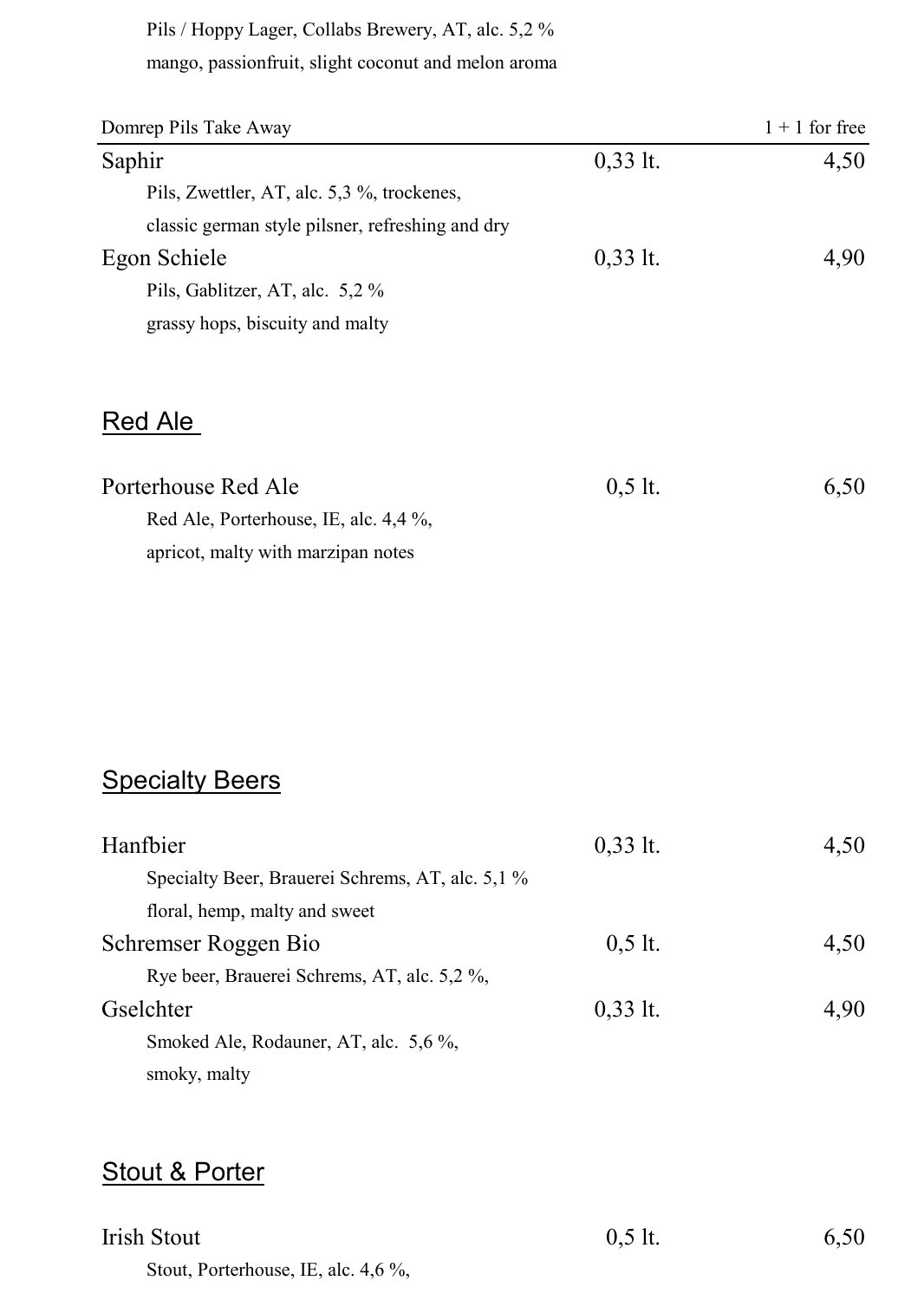| coffee and dark chocolate                                                        |            |      |
|----------------------------------------------------------------------------------|------------|------|
| Black & Proud                                                                    | $0,33$ lt. | 4,90 |
| Porter, Brauwerk, AT, alc. 5,6 %, Röstaromen, Schokolade, kräftige Malznoten und |            |      |
| roasted aroma, chocolate, malty with some yeasty notes                           |            |      |
|                                                                                  |            |      |
|                                                                                  |            |      |
| <u>Trappists</u>                                                                 |            |      |
| Gregorius                                                                        | $0,33$ lt. | 5,90 |
| Trappist Quadrupel, Brauerei Engelszell, AT, alc. 10,5 %,                        |            |      |
| herbal, liquorice, honey and ripe fruits                                         |            |      |
| Benno                                                                            | $0,33$ lt. | 5,90 |
| Trappist Dubbel, Brauerei Engelszell, AT, alc. 6,9 %, frisch grasig in der Nase  |            |      |
| malty with some grassy notes                                                     |            |      |
|                                                                                  |            |      |
|                                                                                  |            |      |
| Zwickl                                                                           |            |      |
| Obertrumer Original                                                              | $0,5$ lt.  | 4,50 |
| Zwickl, Trumer, AT, alc. 4,8 %, unfiltered, creamy and yeasty                    |            |      |
|                                                                                  |            |      |
|                                                                                  |            |      |
|                                                                                  |            |      |
| <u>Wheat Beer</u>                                                                |            |      |
| Schneider Festweisse                                                             | $0,5$ lt.  | 4,90 |
| Wheat beer, Schneider, DE, alc. 6,2 %                                            |            |      |
| banana and peach                                                                 |            |      |
| Schneider Hopfenweisse                                                           | $0,5$ lt.  | 5,50 |
| Strong wheat beer, Schneider, DE, alc. 8,2 %,                                    |            |      |
| dry hopped wheat beer                                                            |            |      |
| Andechser Weißbier hell                                                          | $0,5$ lt.  | 4,50 |
| Wheat beer, Klosterbr. Andechs, DE, alc. 5,5%,                                   |            |      |
| banana, and cantaloupe, very sparkling, slightly sour                            |            |      |
| Andechser Weißbier dunkel                                                        | $0,5$ lt.  | 4,50 |
| Dark wheat beer, Klosterbr. Andechs, DE, alc. 5,0%,                              |            |      |
| banana, caramel, cocoa                                                           |            |      |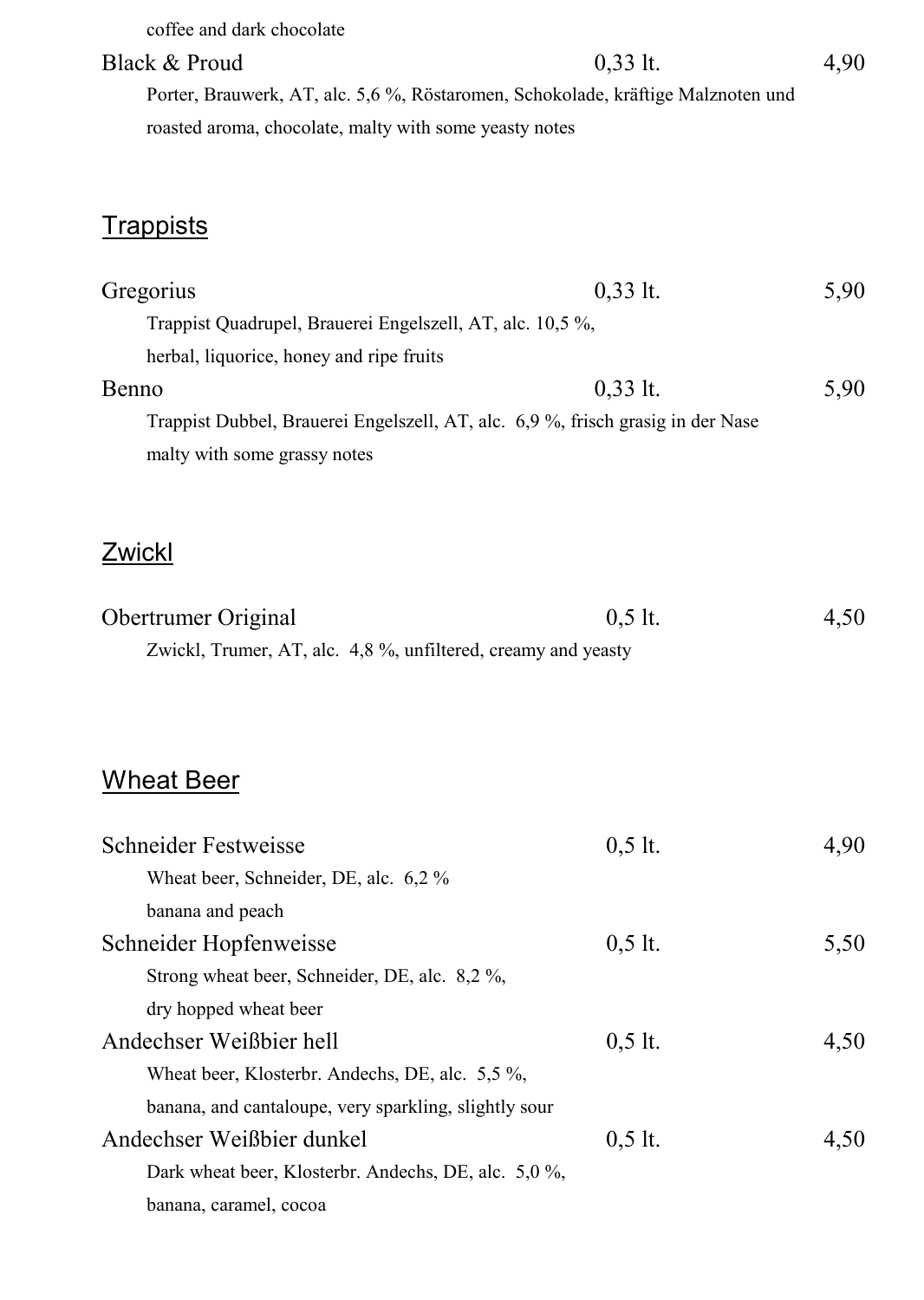# Alcoholfree Beers

| Paradiso Citra IPA                                                   | 0,33 lt. Can | 5,90 |
|----------------------------------------------------------------------|--------------|------|
| Non alcoholic IPA, gluten free, Big Drop, UK, alc. 0,5 %,            |              |      |
| lime, grapefruit, mango and passionfruit                             |              |      |
| Poolside                                                             | 0,33 lt. Can | 5,90 |
| Non alcoholic DDH IPA, gluten free, Big Drop, UK, alc. 0,5 %,        |              |      |
| pineapple, mango and lemon                                           |              |      |
| Ginger NON IPA                                                       | $0,33$ lt.   | 5,90 |
| Non alcoholic IPA, Jopen, NL, alc. 0,3 %,                            |              |      |
| ginger and lemon                                                     |              |      |
| Traunsteiner Helles Alkoholfrei                                      | $0,5$ lt.    | 4,90 |
| Non alcoholic lager, Hofbräuhaus Traunstein, DE, alc. $\leq 0.5\%$ , |              |      |
| malty well balanced bitterness                                       |              |      |
| Null Komma Josef                                                     | $0,5$ lt.    | 4,50 |
| Non alcoholic lager, Ottakringer, AT, alc. 0,5 %,                    |              |      |
| floral with honey notes                                              |              |      |
| Schneider Alkoholfreies Weissbier                                    | $0,5$ lt.    | 4,90 |
| Non alcoholic wheat beer, Schneider, DE, alc. $< 0.5\%$ ,            |              |      |
| banana, cloves and yeast                                             |              |      |

# Hot Drinks

| BIO EZA coffee is Fair Trade and is served with organic milk or almond milk (E H)           |   |      |
|---------------------------------------------------------------------------------------------|---|------|
| Hot Ginger                                                                                  |   | 2,90 |
| hot ginger lemonade with lemon                                                              |   |      |
| Cardamom Latte Macchiato                                                                    | G | 4,80 |
| Latte Macchiato with cardamom, cinnamon and ginger, also available with almond milk $(E H)$ |   |      |
| Latte Macchiato                                                                             | G | 3,60 |
| kleiner Espresso / Brauner                                                                  | G | 2,30 |
| großer Espresso / Brauner                                                                   | G | 3,90 |
| Wiener Melange / Verlängerter                                                               | G | 2,90 |
| Sonnentor BIO Teespezialitäten                                                              |   | 2,90 |
| hops-, black-, fruit-, herbal-, greentea                                                    |   |      |
|                                                                                             |   |      |

| Wine and Sparkling Wine |
|-------------------------|
| Uhudler Frizzante       |
| Fam. Grosz, Gaas        |

 $0,2$  lt. Fl.  $8,90$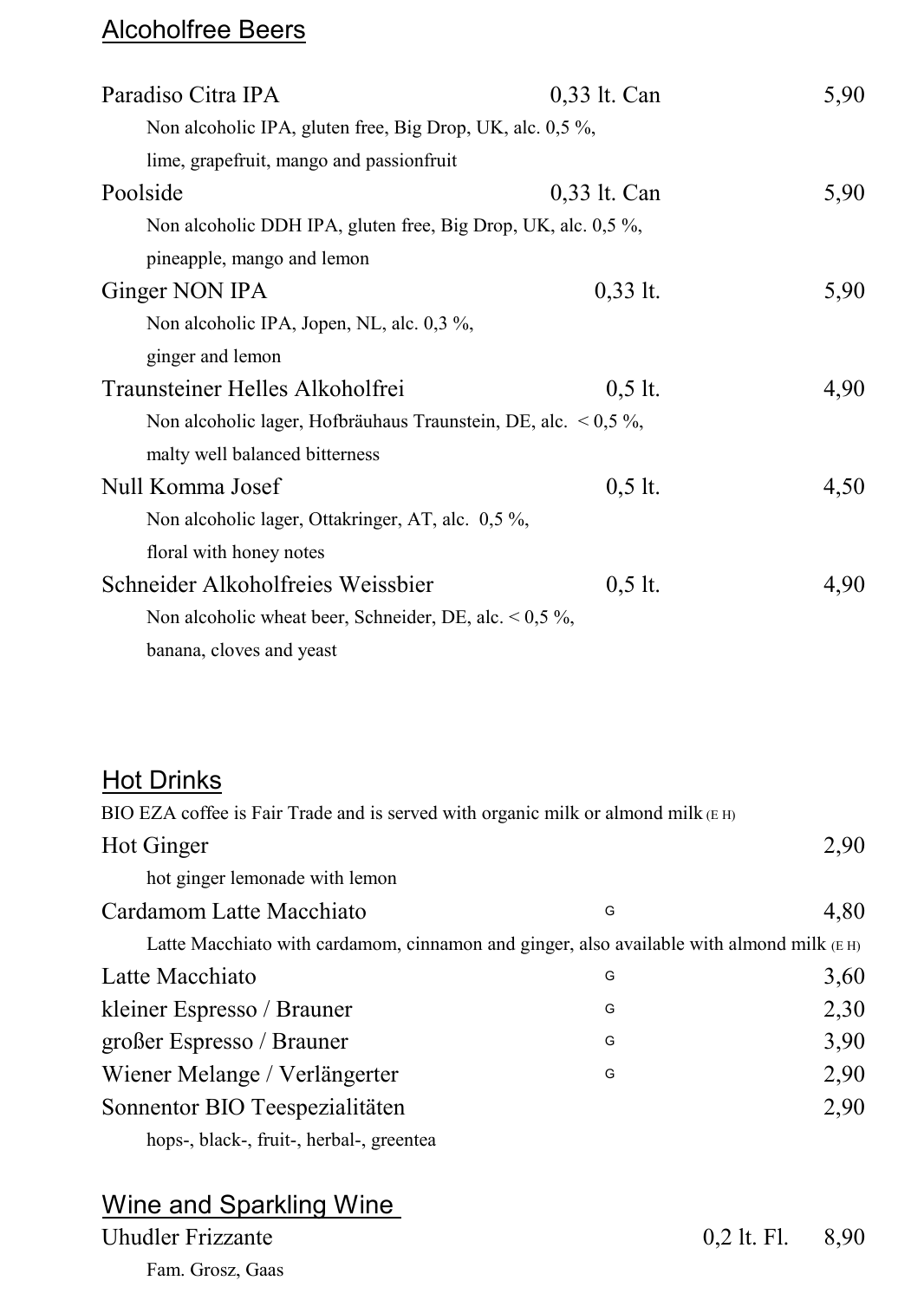This sparkling Frizzante smells like black berries and tastes very fruity

| Uhudler                                                                                      |            |                | 3,50  |
|----------------------------------------------------------------------------------------------|------------|----------------|-------|
| Fam. Grosz, Gaas                                                                             |            | $0,75$ lt. Fl. | 21,00 |
| we include a free bottle of mineral water $(0,751)$ to every bottle of Uhudler               |            |                |       |
| Uhudler is a special austrian wine which is exclusively produced in the southern Burgenland. |            |                |       |
| The wine is named after the Uhu (eagle owl)                                                  |            |                |       |
| To keep a long story short:                                                                  |            |                |       |
| After hard consumption of Uhudler, the wine makes you look like an eagle owl (Uhu)           |            |                |       |
| Uhudler - G'spritzter (with sparkling water)                                                 |            | 1/4            | 4,10  |
| Uhudler Waldmeister (Uhudler G'spritzter with woodruff)                                      |            | 1/4            | 4,90  |
| Uhudler Kaiser (Uhudler G'spritzter with elderflower)                                        |            | 1/4            | 4,90  |
| Uhudler Moos (Uhudler G'spritzter with cranberry)                                            |            | 1/4            | 4,90  |
| Uhudler Kir (Uhudler G'spritzter with black currant)                                         |            | 1/4            | 4,90  |
| Uhudler Kräuter (Uhudler with herbal soda)                                                   | ΕH         | 1/4            | 4,90  |
| Wine and Sparkling Wine                                                                      |            |                |       |
| Landwein                                                                                     |            |                |       |
| Grüner Veltliner - white wine                                                                |            | 1/8            | 2,10  |
| Zweigelt - red wine                                                                          |            | 1/8            | 2,10  |
| <b>Wine and Sparkling Wine</b>                                                               |            |                |       |
| G'spritzter white or red (wine with sparkling water)                                         |            | 1/4            | 2,70  |
|                                                                                              |            | 1/2            | 5,40  |
| Granatapfel G'spritzter (G'spritzter white with pomegranate)                                 |            | 1/4            | 3,50  |
| Ingwer Zitronen G'spritzter                                                                  |            | 1/4            | 3,50  |
| (G'spritzter white with ginger and lemon)                                                    |            |                |       |
| Kaiser - G'spritzter (G'spritzter white with elderflowerjuice)                               |            | 1/4            | 3,50  |
| Kir - G'spritzter (G'spritzter white with black currantjuice)                                |            | 1/4            | 3,50  |
| Waldmeister - G'spritzter (G'spritzter white with woodruff)                                  | ΕH         | 1/4            | 3,50  |
| Aperol G'spritzter                                                                           |            | 1/4            | 3,80  |
| <u>Ciders 。</u>                                                                              |            |                |       |
| Autcider                                                                                     | $0,33$ lt. |                | 4,90  |
| Schober, AT, alc. 4,0 %, apple & pear cider made of ancient varieties                        |            |                |       |
| Suicida                                                                                      | $0,33$ lt. |                | 4,90  |

Schober, AT, alc. 6,66 %, apple & pear cider,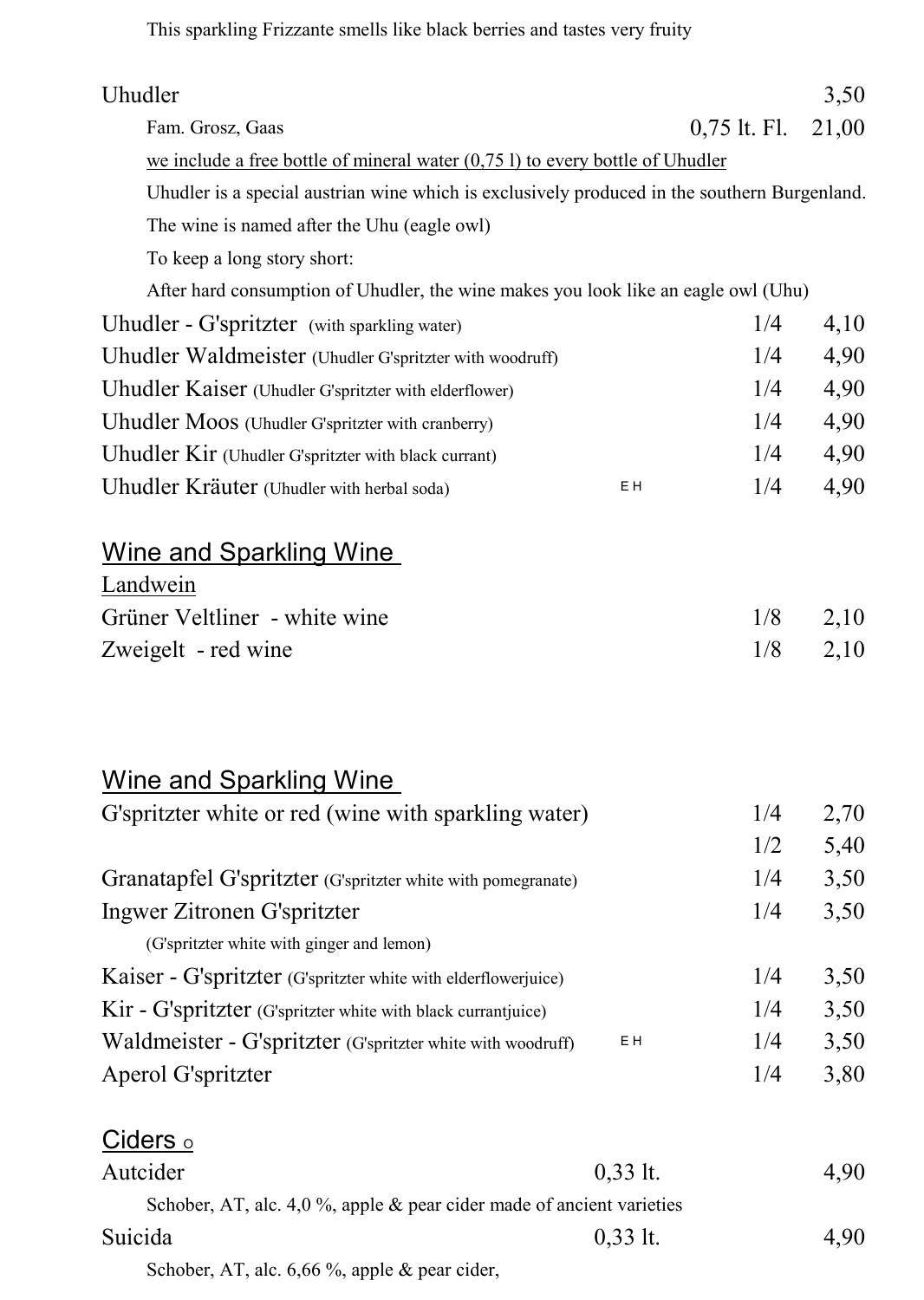| Thronprinz                                                                           | $0,33$ lt. | 4,90 |
|--------------------------------------------------------------------------------------|------------|------|
| Thronprinz, AT, alc. 4,5 %, very dry cider from Styria                               |            |      |
| Goldkehlchen Apfel                                                                   | $0,33$ lt. | 4,90 |
| Goldkehlchen, AT, alc. 4,5 %, sweet and very tingly                                  |            |      |
| Magners Original                                                                     | $0,568$ lt | 5,90 |
| Magners, IE, alc. 4,5 %, made of 17 different apple varieties, crisp and refreshing  |            |      |
| <b>Magners</b> Pear                                                                  | $0,568$ lt | 5,90 |
| Magners, IE, alc. 4,5 %, 100 % pear cider, slightly sweet, dry finish                |            |      |
| <b>Magners Berry</b>                                                                 | $0,568$ lt | 5,90 |
| Magners, IE, alc. 4,0 %, pear cider with raspberries, black currant and strawberries |            |      |
| <b>Soft Drinks</b>                                                                   |            |      |
| Na Hawidere Hauskola - house coke                                                    | $0,33$ lt. | 3,20 |
| Kleiner Pinkataler - herbal soda                                                     | $0,33$ lt. | 3,20 |
| Burgenländer Kracherl                                                                | $0,33$ lt. | 3,20 |
| raspberry or black currant soda (G)                                                  |            |      |
| Burgenländer Kracherl gespritzt                                                      | $0,5$ lt.  | 3,80 |
| with sparkling water (G) Jugendgetränk                                               |            |      |
| Ingwer Zitronen Limonade                                                             | $0,25$ lt. | 2,90 |
| ginger sirup with sparkling water and lemon juice                                    | $0,5$ lt.  | 4,90 |
|                                                                                      |            |      |
| <u>Soft Drinks</u>                                                                   |            |      |
| Waldmeister Limonade<br>E, H                                                         | $0,25$ lt. | 2,90 |
| woodruff sirup with sparkling water                                                  | $0,5$ lt.  | 4,90 |
| Holunderblüten Limonade                                                              | $0,25$ lt. | 2,90 |
| elderflower sirup with sparkling water and lime                                      | $0,5$ lt.  | 4,90 |
| Johannisbeer Limonade                                                                | $0,25$ lt. | 2,90 |
| black currant sirup with sparkling water and orange                                  | $0,5$ lt.  | 4,90 |
| Granatapfel Limonade                                                                 | $0,25$ lt. | 2,90 |
| pomegranate soda with orange                                                         | $0,5$ lt.  | 4,90 |
| Eistee-Pfirsich - Ice Tea peach                                                      | $0,25$ lt. | 3,20 |
| Makava - iced mate tea                                                               | $0,33$ lt. | 3,90 |
| Frucade - orange soda                                                                | $0,33$ lt. | 3,20 |
| Coca Cola or Coca Cola Zero                                                          | $0,33$ lt. | 3,20 |
| Fever-Tree Ginger Beer                                                               | $0,2$ lt.  | 3,40 |
| Fever-Tree Premium Indian Tonic Water                                                | $0,2$ lt.  | 3,40 |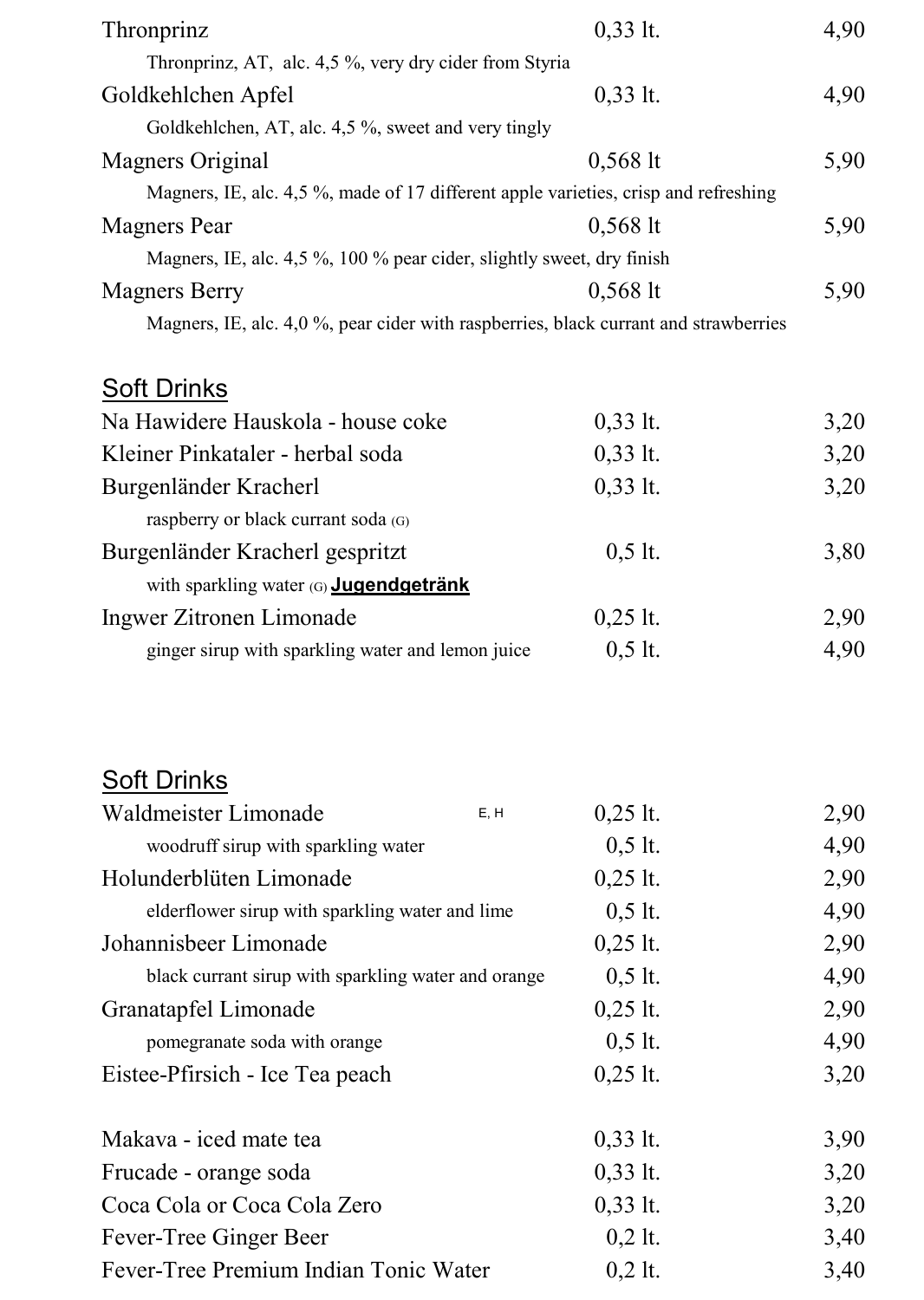| Fever-Tree Mediterranean Tonic Water                                 | $0,2$ lt.  | 3,40 |
|----------------------------------------------------------------------|------------|------|
| Fever-Tree Naturally Light Tonic Water                               | $0,2$ lt.  | 3,40 |
| Fever-Tree Elderflower Tonic Water                                   | $0,2$ lt.  | 3,40 |
| Mineral water - sparkling or still                                   | $0,33$ lt. | 3,00 |
| Mineral water - sparkling or still                                   | $0,75$ lt. | 5,50 |
| Soda Zitron - sparkling water with lemon juice                       | $0,25$ lt. | 2,20 |
|                                                                      | $0,5$ lt.  | 3,40 |
| Sparkling water                                                      | $0,25$ lt. | 1,20 |
| Juices                                                               |            |      |
| Dem Krutzler sein Apfelsaft, naturtrüb<br>windfall cludy apple juice | $0,25$ lt. | 4,00 |
| with sparkling water                                                 | $0,25$ lt. | 2,40 |
|                                                                      | $0,5$ lt.  | 4,80 |
| Marille - apricot                                                    | $0,25$ lt. | 3,60 |
| with sparkling water                                                 | $0,5$ lt.  | 4,40 |
| Zwetschke - Plum-lime-carrot                                         | $0,25$ lt. | 3,60 |
| with sparkling water                                                 | $0,5$ lt.  | 4,40 |

#### Brandies & Schnaps

| Alte Marille - aged apricot                  | $2$ cl                              | 5,30 |
|----------------------------------------------|-------------------------------------|------|
| barrel aged for 8 years, Gölles, Riegersburg |                                     |      |
| Alte Zwetschke - aged plum                   | $2$ cl                              | 4,80 |
| barrel aged for 8 years, Gölles, Riegersburg |                                     |      |
| Grete's Nuss Schnaps                         | $2$ cl<br>$5+1$ GRATIS <sup>H</sup> | 3,90 |
| nuts, Krammer, Gaas, if ordered at once      |                                     |      |
| Johannisbeerschnaps - black currant          | $2$ cl                              | 3,30 |
| Urltaler, St. Michael-Urltal                 |                                     |      |
| Kriecherl - damson                           | $2 \text{ cl}$                      | 4,80 |
| Gölles, Riegersburg                          |                                     |      |
| Muskateller Tresterbrand - muskateller grape | $2 \text{ cl}$                      | 4,80 |
| Gölles, Riegersburg                          |                                     |      |
| Saubirne - pear                              | $2$ cl                              | 4,80 |
| Gölles, Riegersburg                          |                                     |      |
| Uhudler Traubenbrand - uhudler grape         | $2$ cl                              | 4.30 |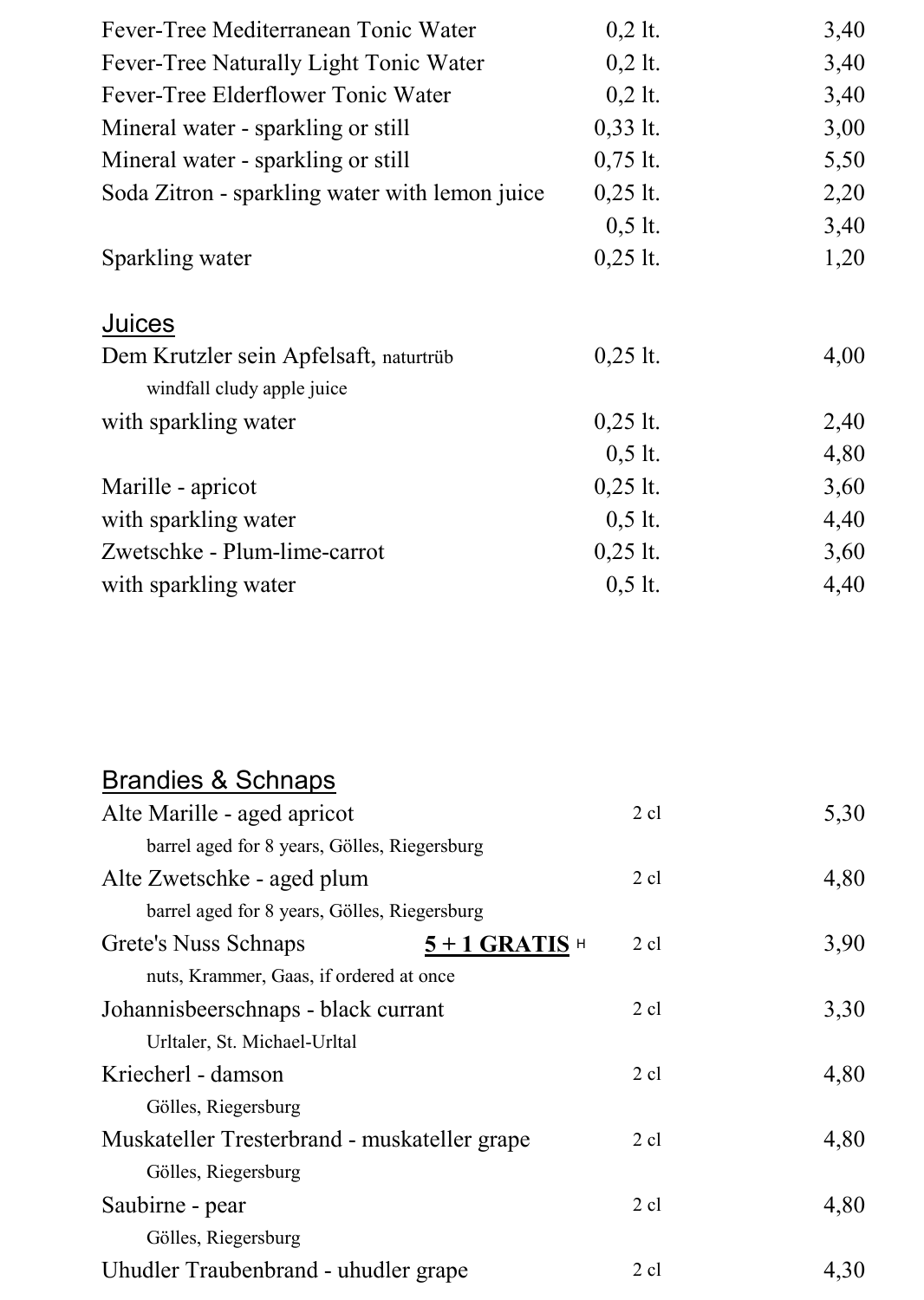| Muik, Langzeil                      |   |                |      |
|-------------------------------------|---|----------------|------|
| Williamsschnaps - william's pear    |   | $2 \text{ cl}$ | 3,30 |
| Birne, Urltaler, St. Michael-Urltal |   |                |      |
| Zwetschkenschnaps - plum            |   | $2$ cl         | 3,30 |
| Urltaler, St. Michael-Urltal        |   |                |      |
| Erdbeerlikör - strawberry liqueur   |   | $2 \text{ cl}$ | 3,30 |
| Xuxu, Hemmeter, Erding              |   |                |      |
| Heidelbeerlikör - blueberry liqueur | H | $2$ cl         | 3,30 |
| Urltaler, St. Michael-Urltal        |   |                |      |
| Weichsellikör - sour cherry liqueur | н | $2$ cl         | 3.30 |
| Obsthof Zotter, Kukmirn             |   |                |      |

# **Beer to Go**

Enjoy Collabs Brewery beers at home with this take away offer

## **1 + 1 for free**

Domrep Pils 0,33lt. Btl. 4,90

#### Rum H

| Rammstein - Feuer frei!                                                            | $2$ cl         | 4,30 |
|------------------------------------------------------------------------------------|----------------|------|
| The Band - the Rum. Carribean, soft fruit notes, slightly sweet and some smokyness |                |      |
| Ron de Jeremy Reserva                                                              | $2 \text{ cl}$ | 4,30 |
| "The Adult Rum" (the producer is a former pornstar)                                |                |      |
| Panama, Vanilla and Oak aroma                                                      |                |      |
| Bumbu                                                                              | $2$ cl         | 4,30 |
| barrel aged, Barbados                                                              |                |      |
| banana, nuts and oak flavour                                                       |                |      |
| Dos Maderas $5 + 5$                                                                | $2$ cl         | 4,30 |
| barrel aged, Guyana und Barbados, raisins, fig and some vanilla notes              |                |      |
| Don Papa                                                                           | $2$ cl         | 4,30 |
| barrel aged, Mount Kanlaon, Philippines                                            |                |      |
| coconut & vanilla flavour                                                          |                |      |
| Plantation Barbados XO 20th Anniversary                                            | $2 \text{ cl}$ | 4,80 |
| barrel aged, Barbados                                                              |                |      |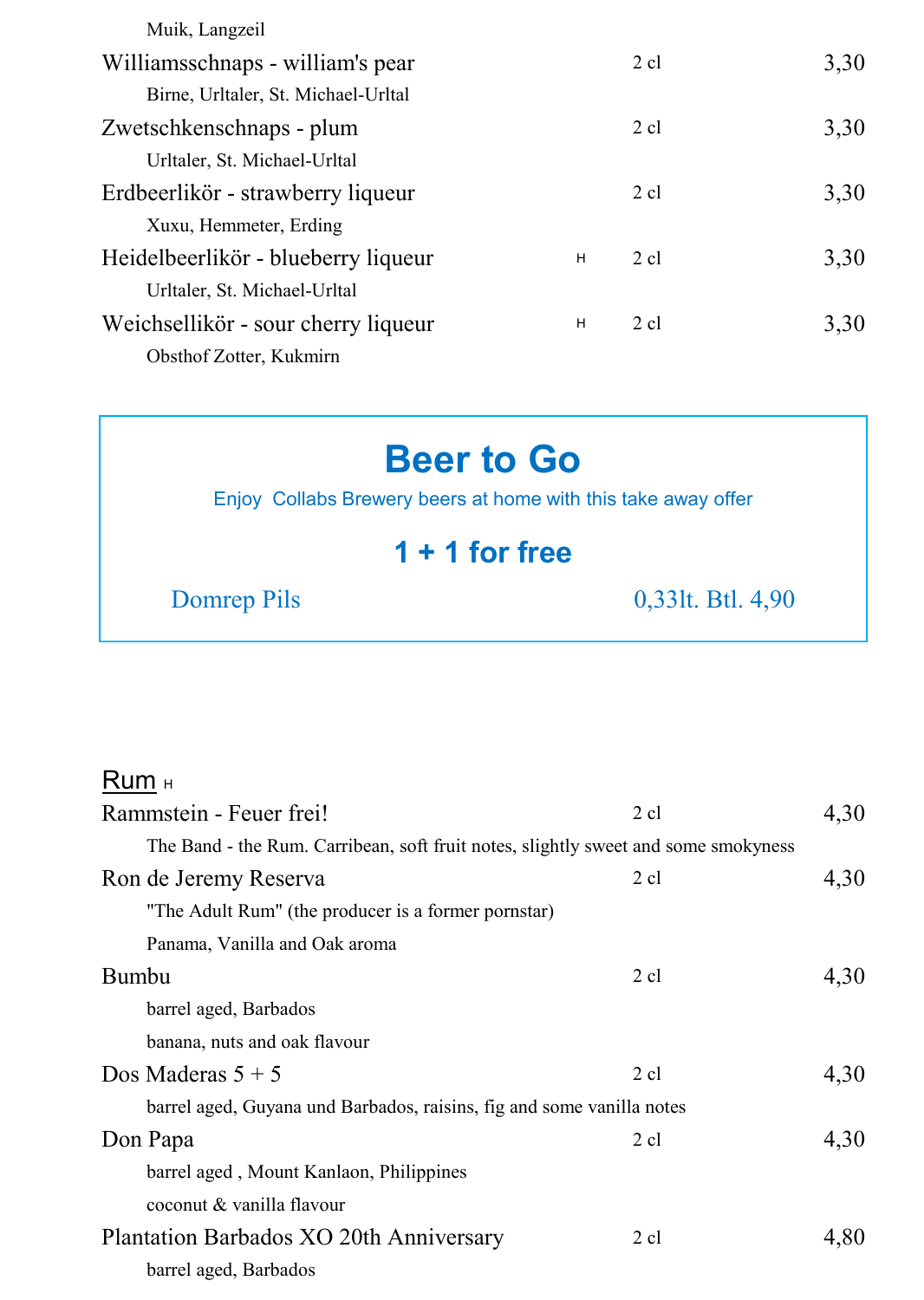| vanilla, banana and coconut                             |   |                |      |
|---------------------------------------------------------|---|----------------|------|
| Diplomatico Reserva                                     |   | $2$ cl         | 4,80 |
| barrel aged, Acarigua, Venezuela                        |   |                |      |
| coffee, cinnamon & caramell                             |   |                |      |
| A.H. Riise XO Reserve                                   |   | $2$ cl         | 4,80 |
| barrel aged, Saint Thomas, U.S. Virgin Islands          |   |                |      |
| fruity, orange and mango with a touch of papaya         |   |                |      |
| Zacapa Gran Reserva 23y                                 |   | $2$ cl         | 5,80 |
| barrel aged, Mixco, Guatemala                           |   |                |      |
| apricots, bananas and dates with a litte bit of vanilla |   |                |      |
| Stroh Inländer Rum 38 %                                 | A | 2 cl           | 3,30 |
|                                                         |   |                |      |
| <u>Cognac д</u>                                         |   |                |      |
| Remy Martin V.S.O.P.                                    |   | $2$ cl         | 4,80 |
| <b>Weinbrand</b> A                                      |   |                |      |
| Asbach Uralt                                            |   | $2$ cl         | 3,30 |
| Vodka <sub>A</sub>                                      |   |                |      |
| Russian Standard                                        |   | $2 \text{ cl}$ | 3,30 |
| Bitters A                                               |   |                |      |
| Underberg                                               |   | $2$ cl         | 3,50 |
|                                                         |   |                |      |



# 4 cl Gin + 1 bottle Tonic of choice

# 10,80

Aeijst, pine and citrus, AT Berliner Brandstifter, classic juniper aroma, DE Brockmans, Heidelbeeren, Lakritze & Mandeln, GB Pinkataler Gin, juniper, lemon- and orange zests, Pinkataler, AT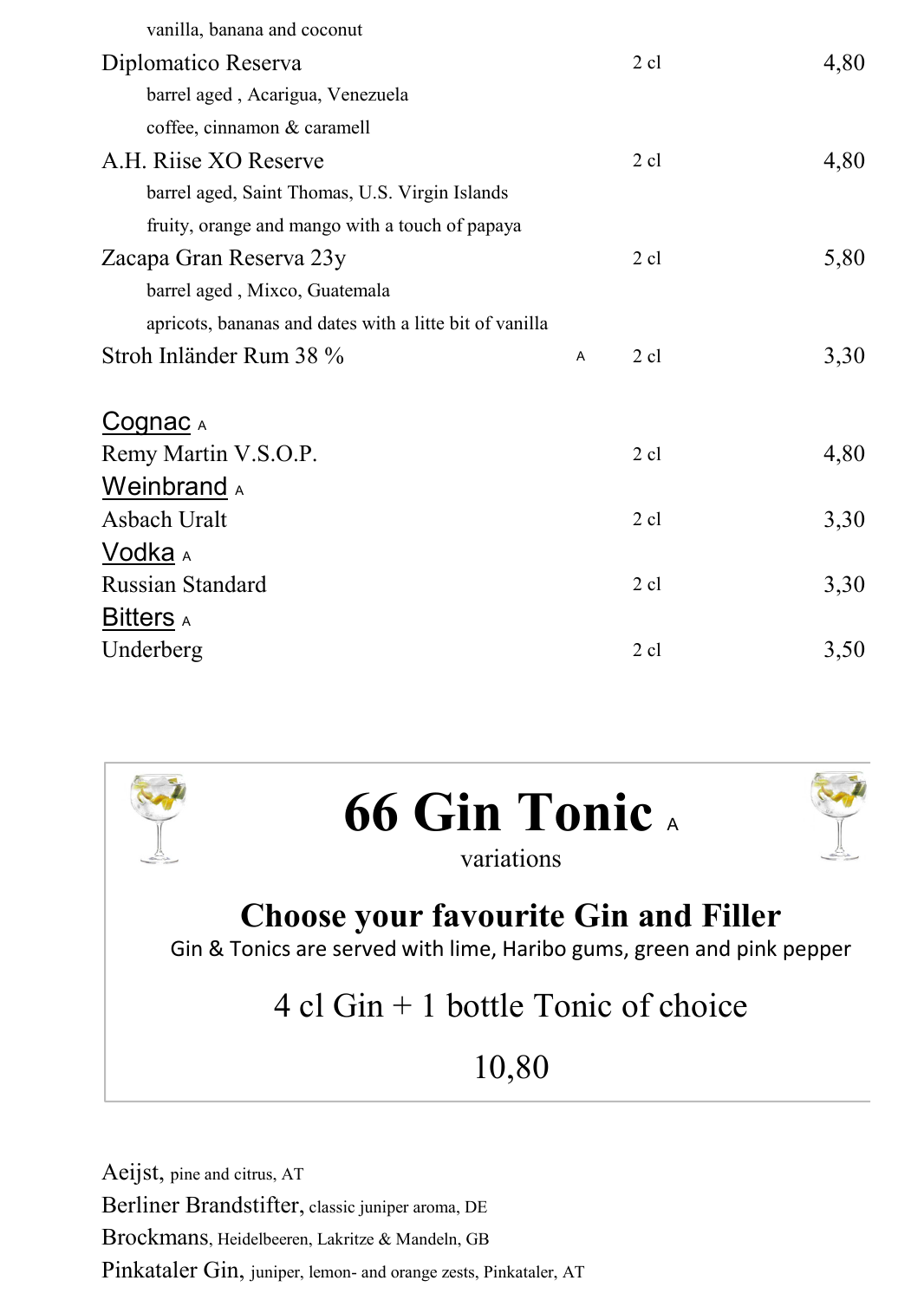Gin Mare, rosemary, lemon and basil, ES Gordon's, orange, lemon and coriander, GB Smoked Gin, Gordon's with Liquid Smoke served with bacon, GB Hendricks, cucumber, rose and a hint of juniper, GB Monkey 47, cranberry and ginger, DE Niemand, lavender and rosemary, DE Roku yuzu, sansho-pepper, cardamom, JPN Waldviertler Gin, juniper and some lemon , Brauerei Schrems, AT Wien Gin, elderflower and juniper, AT

#### Our Signature Gin Tonic

| Uhudler Gin Tonic                                                    | A O |
|----------------------------------------------------------------------|-----|
| 2 cl Brockmans - 2 cl Uhudler grape liqueur- Elderflower Tonic Water |     |
|                                                                      |     |

| Fever-Tree Premium Indian Tonic Water  | $0.2$ lt. |
|----------------------------------------|-----------|
| Fever-Tree Mediterranean Tonic Water   | $0.2$ lt. |
| Fever-Tree Naturally Light Tonic Water | $0.2$ lt. |
| Fever-Tree Elderflower Tonic Water     | $0.2$ lt. |

#### Cocktails & Long Drinks

| Cuba Libre                                           | A <sub>H</sub> | 7,80 |
|------------------------------------------------------|----------------|------|
| 4 cl Havana Club Rum 3 yrs. - Coca Cola - lime - ice |                |      |
| Bacardi Cola                                         | A              | 3,90 |
| 2 cl Bacardi - Coca Cola - ice                       |                |      |
| Cola-Rum                                             | A              | 3.90 |
| 2 cl Stroh Inländer Rum - Coca Cola - ice            |                |      |
| Jacky Cola                                           | A              | 4.40 |
| 2 cl Jack Daniels - Coca Cola - ice                  |                |      |

# **Beer to Go**

Enjoy Collabs Brewery beers at home with this take away offer

# **1 + 1 for free**

Domran Pils  $0.331f$  Btl  $4.90f$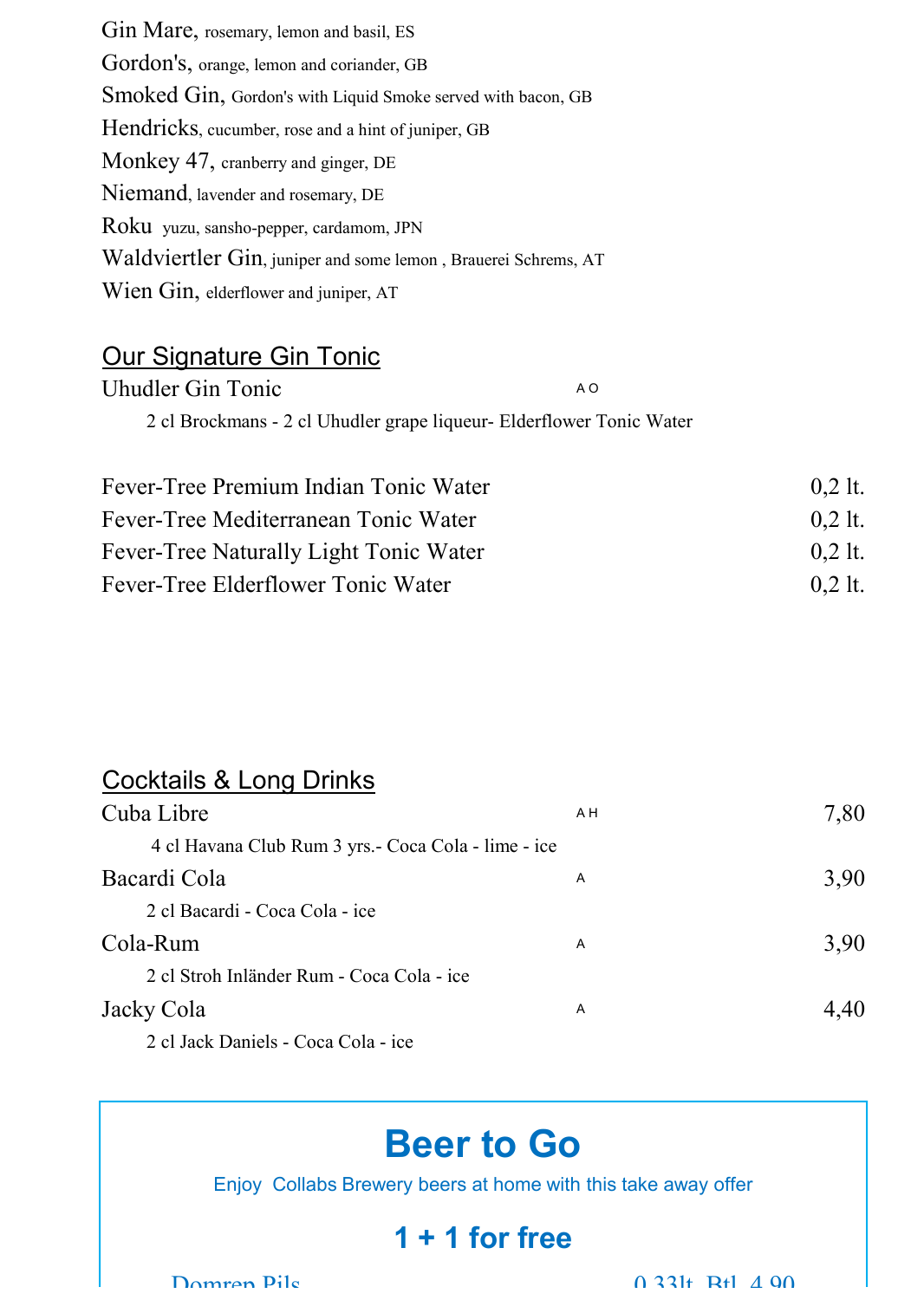$\mathsf{D}_0$  Point C<sub>1</sub> is  $\mathsf{D}_1$  is  $\mathsf{D}_1$  and  $\mathsf{D}_2$  is  $\mathsf{D}_3$  is  $\mathsf{D}_4$  and  $\mathsf{D}_5$  and  $\mathsf{D}_7$  and  $\mathsf{D}_7$  and  $\mathsf{D}_8$  and  $\mathsf{D}_7$  and  $\mathsf{D}_8$  and  $\mathsf{D}_7$  and  $\mathsf{D}_8$  and  $\mathsf{D}_7$  and  $\mathsf$ 

#### **Gifts**

Hawidere T-Shirt 9,80 …eines der letzten Wohnzimmer Wiens UNISEX S, M, L, XL, XXL









Mall Mules are mixed with Fever Tree Ginger Beer

8,80

# **Happy Hour 04 - 06 p.m.**

Moscow Mule just 6,80

Moscow Mule <sup>A</sup>

4 cl Russian Standard - lemon juice - ice - Ginger Beer

Our Mule of the month is to be found on our blue menu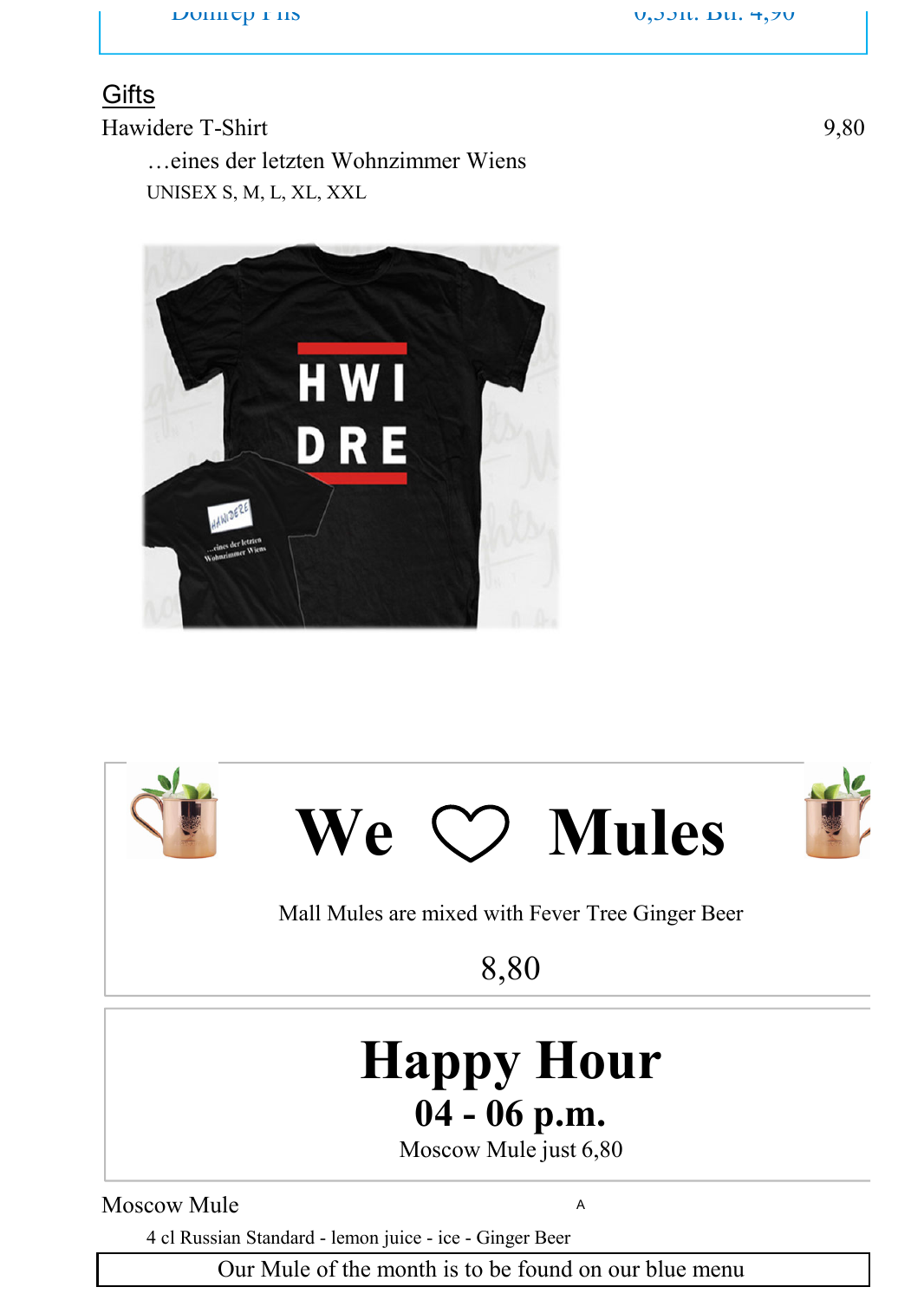| Burgenländer Mule                                                                                 | A              |
|---------------------------------------------------------------------------------------------------|----------------|
| 2 cl Pinkataler bitter - 2 cl Russian Standard - lemon juice - ice - Ginger Beer                  |                |
| <b>Blueberry Mule</b>                                                                             | A H            |
| 2 cl blueberry liqueur - 2 cl Russian Standard - black currant juice - lemon juice - ice - Ginger |                |
| Cinnamon Mule                                                                                     | A              |
| 2 cl Tequila Camino - 2 cl Russian Standard - cinnamon - agave sirup - lemon juice                |                |
| ice - Ginger Beer                                                                                 |                |
| Honey Mule                                                                                        | A              |
| 2 cl Tequila Camino - 2 cl Russian Standard - agave sirup - lemon juice- ice - Ginger Beer        |                |
| Irish Mule                                                                                        | Α              |
| 2 cl Jameson - 2 cl Russian Standard - lemon juice- ice - Ginger Beer                             |                |
| Smoked Mule                                                                                       | A              |
| 4 cl Russian Standard - smoked tomato juice - Tabasco - Worcestershire Sauce                      |                |
| ice - Ginger Beer - served with bacon                                                             |                |
| <b>Strawberry Mule</b>                                                                            | A              |
| 2 cl strawberry liqueur - 2 cl Russian Standard - lemon juice - ice - Ginger Beer                 |                |
| <b>Tropical Mule</b>                                                                              | A              |
| 2 cl Bumbu - 2 cl Russian Standard - mango juice - passionfruit juice - lemon juice - ice - Gin   |                |
| <b>Uhudler Mule</b>                                                                               | A <sub>O</sub> |
| 2 cl Uhudler grape liqueur - 2 cl Russian Standard - ice - Ginger Beer                            |                |

#### **Whisky - Whiske<u>y</u> a**

| Single Malts                          |           |                |      |
|---------------------------------------|-----------|----------------|------|
| Lagavulin                             | $16$ jhr. | $2$ cl         | 5,80 |
| Oban                                  | $14$ jhr. | $2$ cl         | 5,30 |
| Bourbon                               |           |                |      |
| Jack Daniels                          |           | $2$ cl         | 3,80 |
| <b>Irish</b>                          |           |                |      |
| Jameson                               |           | $2 \text{ cl}$ | 3,80 |
| Tullamore Dew                         |           | $2 \text{ cl}$ | 3,80 |
| Tequila & Mezcal A                    |           |                |      |
| Orendain Ollitas Reposado             |           | $2 \text{ cl}$ | 4,80 |
| triple distilled, barrel aged, Mexiko |           |                |      |
| Don Julio Blanco                      |           | $2 \text{ cl}$ | 5,30 |
| Don Julio, Mexico                     |           |                |      |
| Don Julio Reposado                    |           | $2$ cl         | 5,80 |
| barrel aged, Don Julio, Mexico        |           |                |      |
|                                       |           |                |      |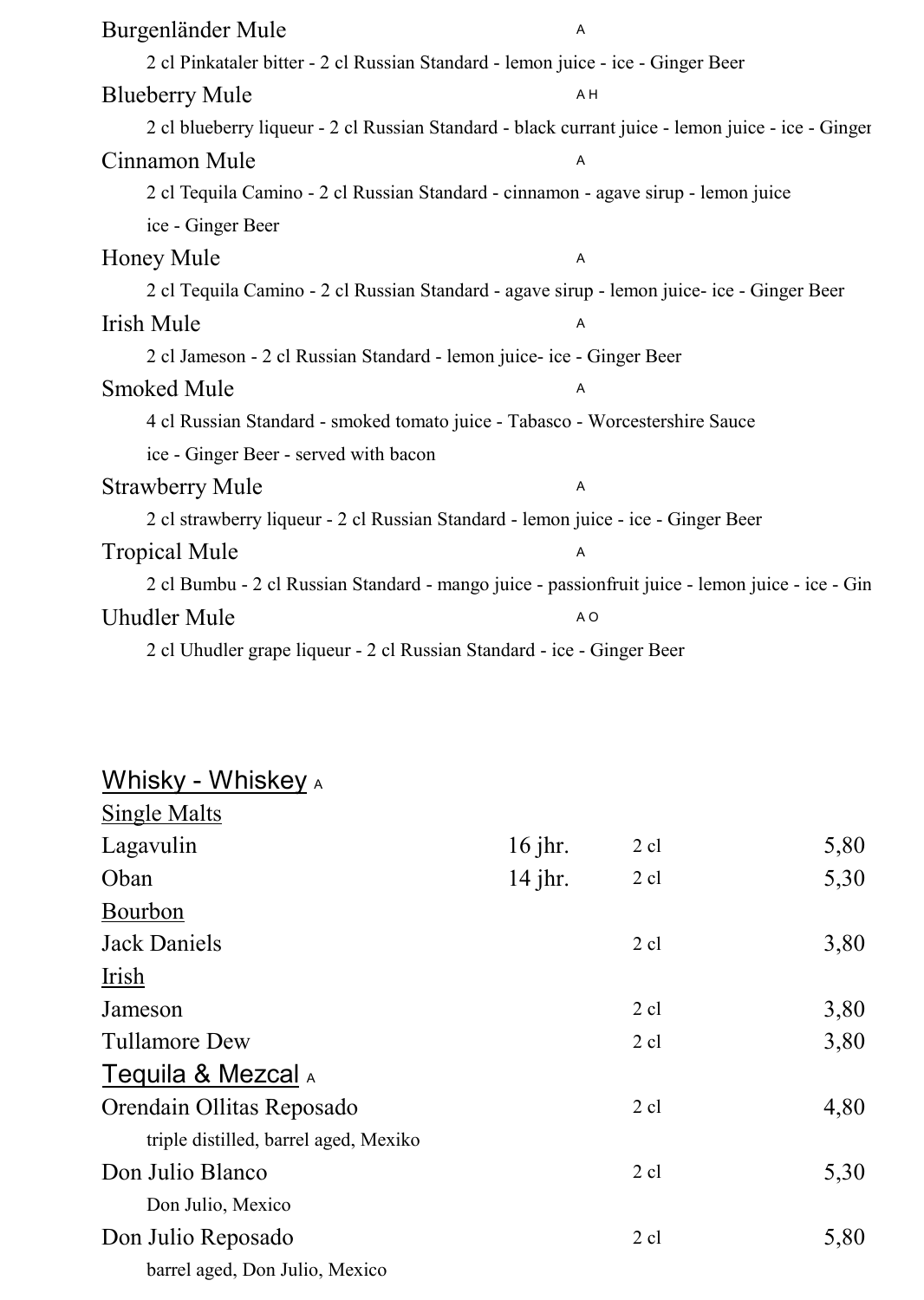#### Alipus San Luis Mezcal 2 cl 5,80

San Luis del Rio, Mexico

### **Gifts**

Hawidere Coins 10,00 a perfect gift for every beer- and burger lover



Hawidere T-Shirt 9,80

…eines der letzten Wohnzimmer Wiens UNISEX S, M, L, XL, XXL



#### Lustigmacher A

| all our "lustigmacher" are<br>$5 + 1$ for free<br>if ordered at once |                |      |
|----------------------------------------------------------------------|----------------|------|
| Hawi Hausschnaps                                                     | 2 cl           | 3,30 |
| apricot, Urltaler, St. Michael-Urltal,                               |                |      |
| Pinkataler sour                                                      | $2$ cl         | 3,50 |
| Pinkataler bitter with ice and lemon                                 |                |      |
| Fredls Weisheit                                                      | 4 cl           | 3,90 |
| 2 cl Russian Standard - pomegranate - mango-, passion fruit juice    |                |      |
| Berliner Luft                                                        | 2 cl           | 3,30 |
| peppermint liqueur from berlin                                       |                |      |
| Pinkataler bitter                                                    | $2$ cl         | 3,30 |
| herbal liqueur                                                       |                |      |
| Jägermeister                                                         | $2 \text{ cl}$ | 3,30 |